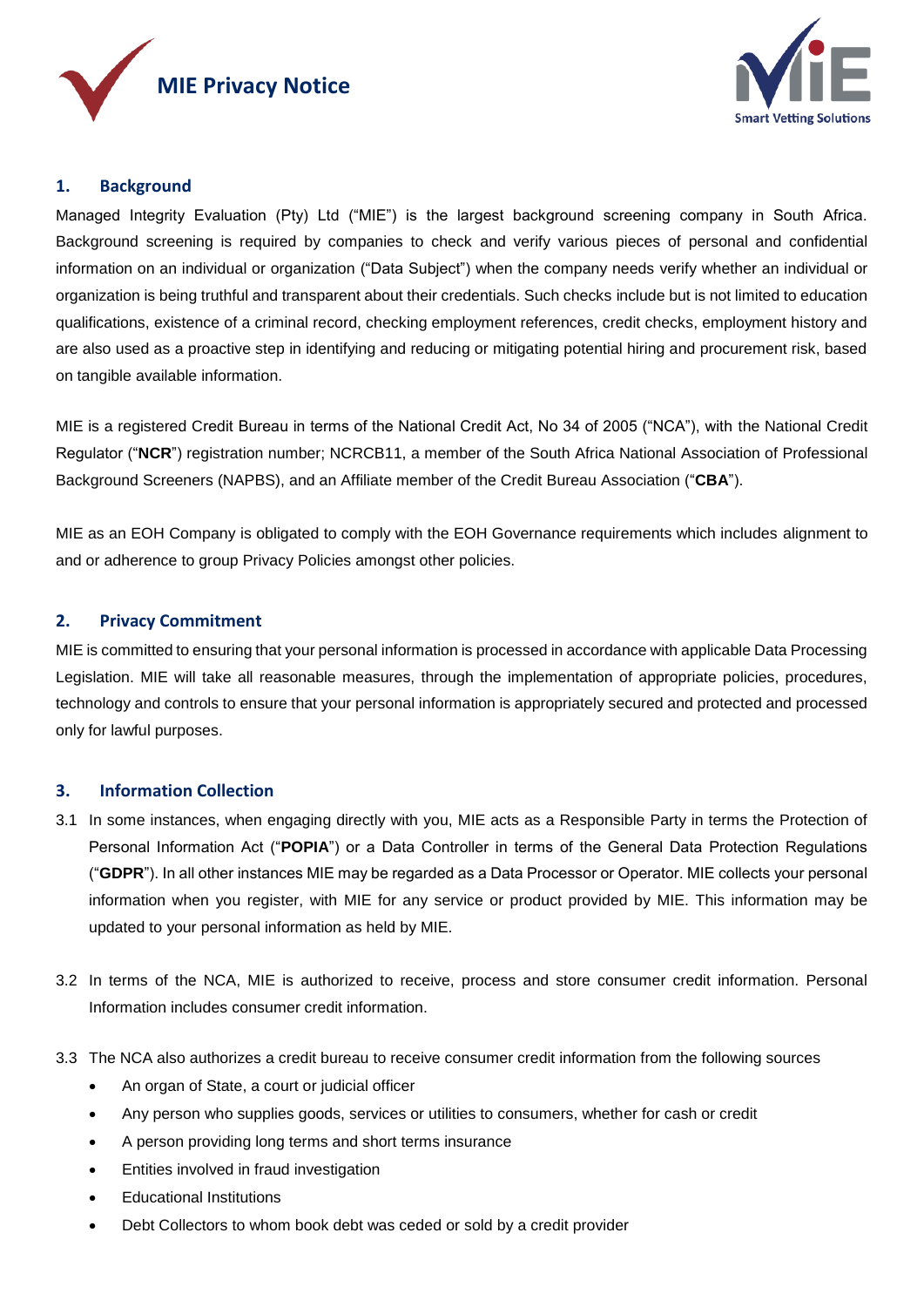



- Other registered credit bureau
- The NCR or any source authorized by the NCR
- A consumer for the consumer to correct or challenge information held by a credit bureau

MIE may also receive the following information about you from yourself, the company requesting a Background Screening or from the verification source for the purpose of Background Screening.

## **Individual**

- Identity or Passport number
- Name details
- Contact information
- Education Information
- Employment Information
- Biometric Information
- Other lawful information that the data subject has consented to

## **Organization**

- Registration Number
- Name details
- Contact information
- Financial Information
- Trade References
- Number of Employees
- Personal details of Directors
- Other lawful information that the data subject has consented to
- 3.4 MIE may make use of cookies, which may be placed on your computer when you both visit and register on any MIE website or product site. A cookie is a small piece of information sent by a web server to a web browser, which enables the server to collect information back from the browser.
	- 3.4.1 MIE cookies may be used for the following for the following purposes:
		- To enable certain features and functions on websites, e.g. remembering user-id, favourite channel selections, browsing and other service preferences;
		- To build up a profile of how users experience the website;
		- To improve the efficiency of MIE's website;
		- To administer services to users and advertisers; and
		- To establish usage statistics.
	- 3.4.2 Most internet browsers provide users with the option of turning off the processing of cookies (please see the "help" section of the browser), but this may result in the loss of functionality, restrict use of the website and/or delay or affect the way in which it operates.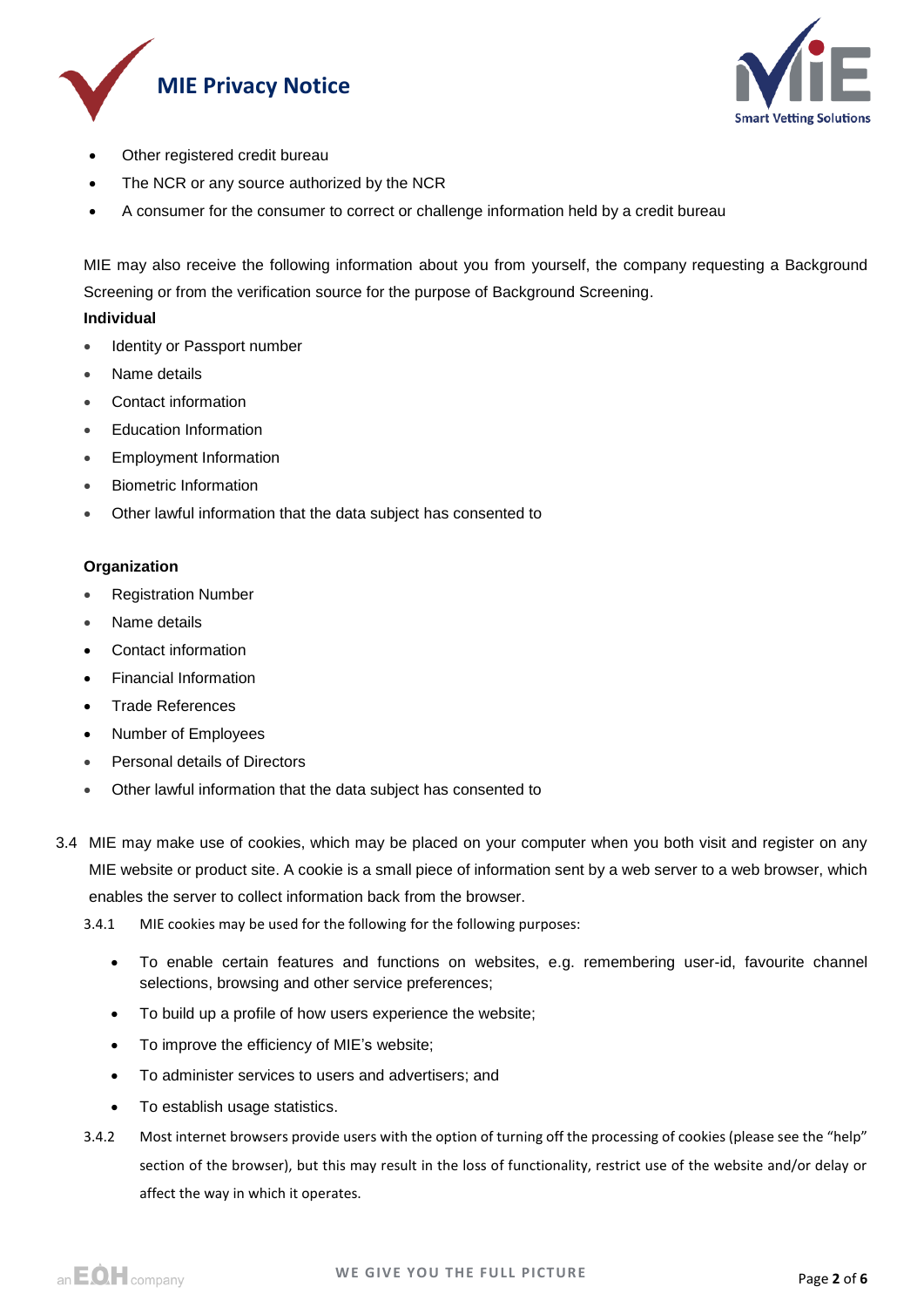



- 3.4.3 Advertisements on the MIE website may be provided by third party advertisers and their agencies. These may generate cookies to track how many people have seen a particular advertisement (or use the services of third parties to do this), and to track how many people have seen it more than once. MIE does not control these third parties and their cookie policies.
- 3.4.4 MIE is not responsible for the Personal Information policies (including Personal Information protection and cookies), content or security of any third party websites linked to the Website.
- 3.5 MIE also collects information that your browser sends whenever you visit MIE websites. This information may include information such as your computer's Internet Protocol ("IP") address, browser type, browser version, and the pages of our Site that you visit, the time and date of your visit, the time spent on those pages and other statistics.

## **4. Information Use and disclosure**

- 4.1 Use and Disclosure as per NCA
- 4.1.1 The NCA provides the purposes for which MIE may release consumer credit information. In addition to the NCA, MIE will adhere to processing obligations embodied in POPIA and GDPR. In terms of the NCA, a credit bureau may release consumer credit information for the following purposes:
	- an investigation into fraud, corruption or theft, provided that the South African Police Service or any other statutory enforcement agency conducts such an investigation;
	- fraud detection and fraud prevention services;
	- considering a candidate for employment in a position that requires honesty in dealing with cash or finances;
	- an assessment of the debtor's book of a business for the purposes of (i) the sale of the business or debtors book of that business; or (ii) any other transaction that is dependent upon determining the value of the business or debtors book of that business;
	- setting a limit of in respect of the supply of goods, services or utilities;
	- assessing an application for insurance;
	- verifying educational qualifications and employment;
	- obtaining consumer information to distribute unclaimed funds, including pension funds and insurance claims;
	- tracing a consumer by a credit provider in respect of a credit agreement entered into between the consumer and the credit provider;
	- developing a credit scoring system by a credit provider or credit bureau;
	- an affordability assessment in respect of a consumer, as required by Section 81 of the Act;
	- a credit assessment in respect of a consumer, as required by section 81 (2) of the Act;
	- investigating an application for debt review made by a consumer
	- a contemplated or permitted purpose as may be envisaged by the NCA
- 4.1.2 MIE may update your MIE credit bureau records with the personal information you provide or which is provided
- 4.1.3 MIE may use the information you provide to maintain contact with you in terms of
	- Any queries that you may have lodged with MIE
	- Keeping you informed about new developments on or any changes to the services you may have access.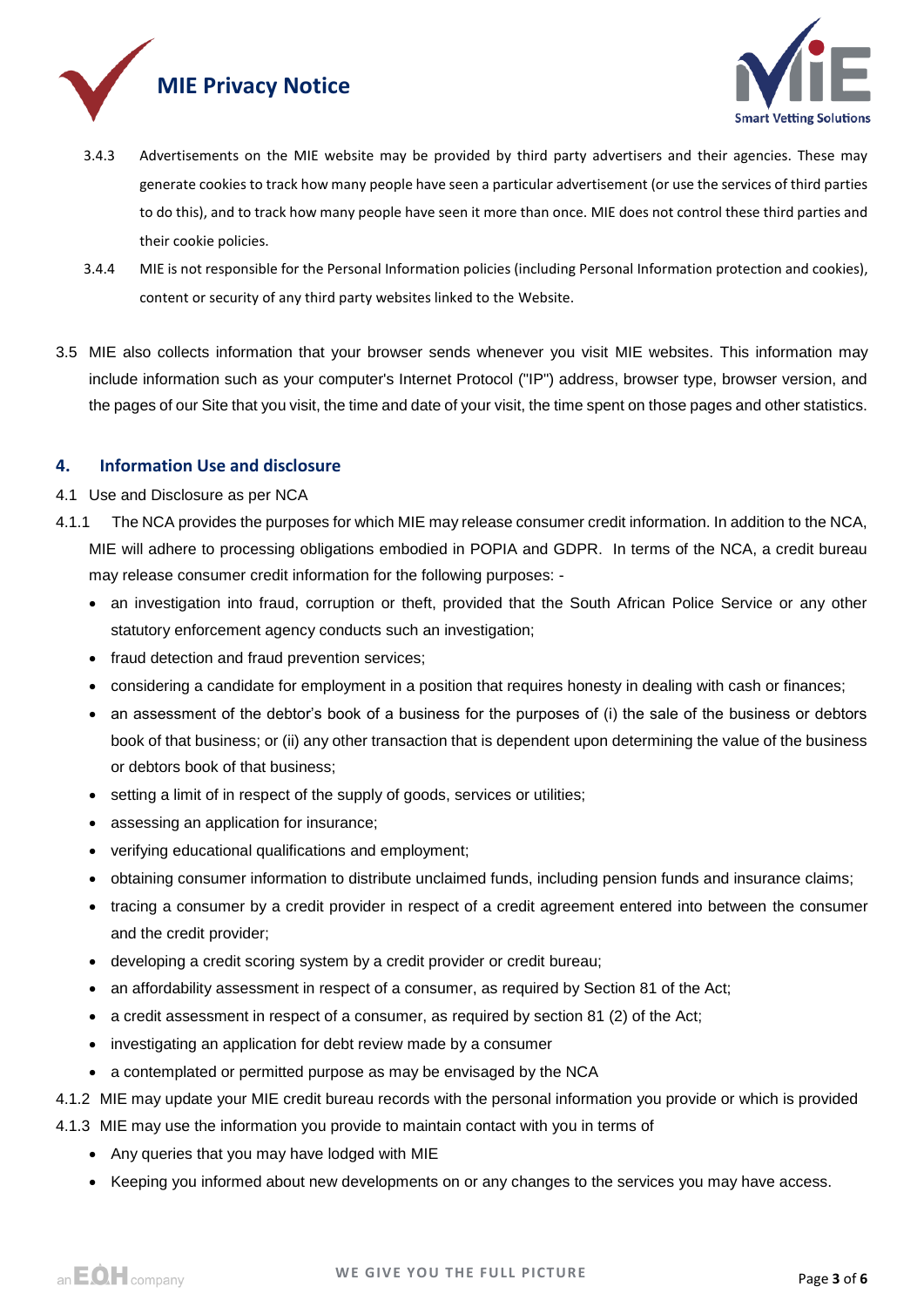



- 4.2 Background Screening
- 4.2.1 MIE shall use your information that is provided for Background Screening purposes to perform the verification as may be requested on you subject to you completing a consent form with the requesting company where such consent is required.
- 4.2.2 Verification as required in 4.2.1 requires that MIE share your personal information with other entities that will be able to provide the respective verification.
- 4.2.3 In the event a verification result is received that the information provided to MIE is fraudulent, MIE is obliged to register your information with any service recording fraudulent information.
- 4.3 MIE may use cookies to identify you when you access the MIE website and to build up a demographic profile of its users.
- 4.4 MIE may use your Personal Information
	- 4.4.1 to contact you with newsletters, marketing or promotional materials and other information or
	- 4.4.2 to conduct market research and surveys to enable MIE to understand and determine customer location, preferences and demographics in order to develop special offers and marketing programmes in relation to MIE products and services, and to improve our service delivery and customer experience;
	- 4.4.3 to provide additional products, services and benefits to users, which include promotions, loyalty and reward programmes from MIE;
	- 4.4.4 to match Personal Information with other data collected for other purposes and from other sources (including third parties) in connection with the provision, marketing or offering of products and services by MIE;
	- 4.4.5 For leads generation and management of marketing MIE's products and services;
	- 4.4.6 To administer contests, competitions and marketing campaigns, and personalize user experience;
	- 4.4.7 To communicate advertisements involving details of MIE's products and services, special offers and rewards, either to general customers, or to communicate advertisements which MIE has identified as being of interest to specific users (this includes but is not limited to upselling, cross selling and telemarketing);
	- 4.4.8 to organize promotional events and corporate social responsibility projects; and
	- 4.4.9 For purposes which are reasonably related to the aforementioned.
- 4.5 In relation to particular products and services or user interactions, MIE may also specifically notify users of other purposes for which personal information is collected, used, or disclosed.
- 4.6 Users have a choice to withdraw consent for receiving marketing or promotional materials/communication. Users may contact MIE Information Officer: [informationofficer@mie.co.za](mailto:informationofficer@mie.co.za)
- 4.7 Once MIE receives confirmation that a user wishes to withdraw consent for marketing or promotional materials/communication, it may take up to 30 (thirty) working days for the withdrawal to be effected. Therefore, users may continue to receive marketing or promotional materials/communication during that period of time. In may be noted that even upon withdrawal of consent for the receipt of marketing or promotional materials, MIE may still contact users for other purposes in relation to the products and services held by users or subscriptions to MIE.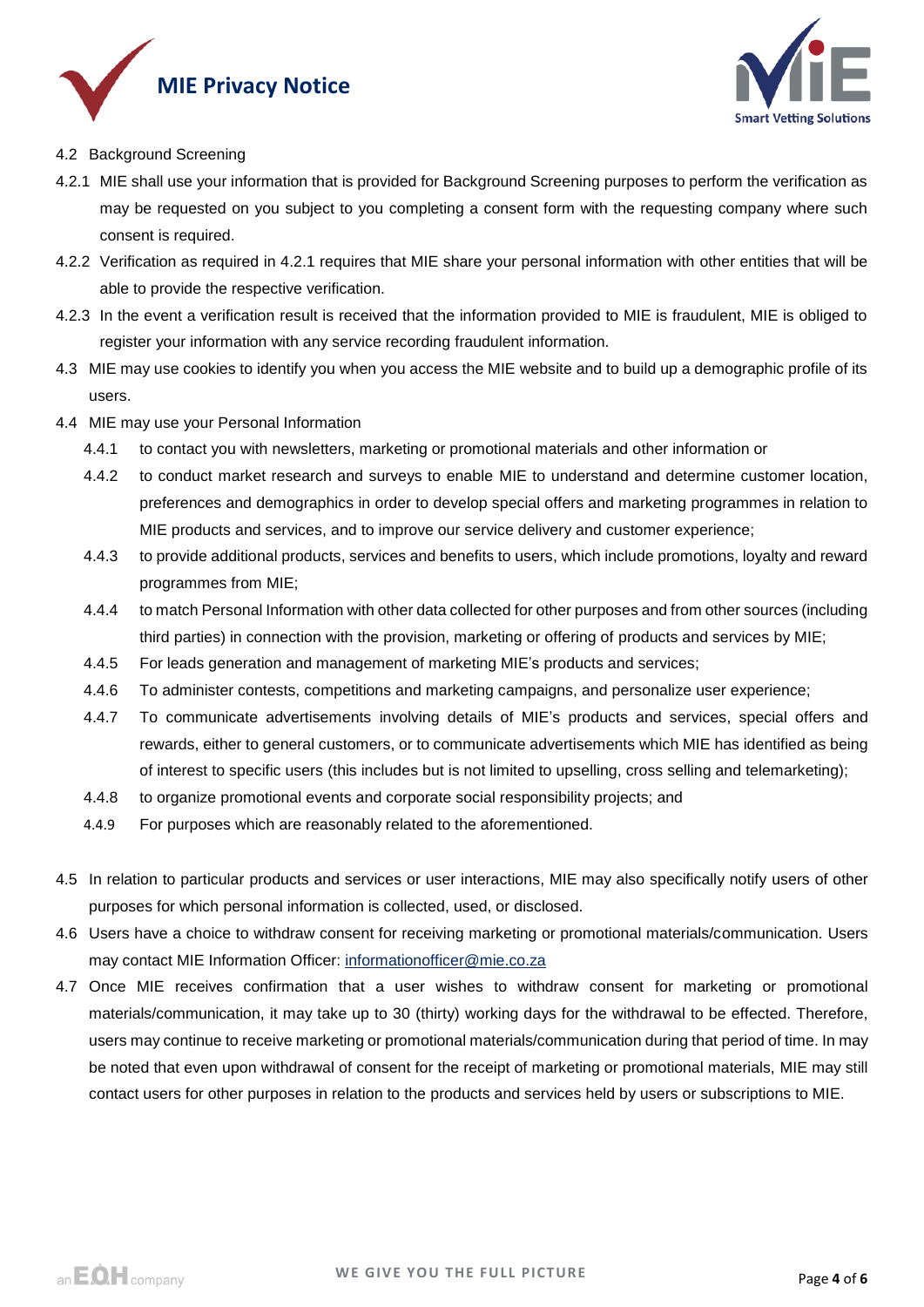



## **5. Cross Border transfer**

- 5.1 MIE may transfer your personal information to another country for storage and processing provided that the country has equivalent or better data protection laws in order to adequately protect your personal information.
- 5.2 Subject to the verification request originating from a MIE Client located outside of the Republic of South Africa, and that you have consented to such verification, MIE shall transfer the result of the verification request to the client in the foreign location. MIE will ensure the adequate security measures are implemented to protect your personal information during the transfer,

## **6. Information Retention**

- 5.3 MIE will retain your personal information in accordance with any retention legislation relating to such personal information.
- 5.4 Consumer Credit Information will be retained in accordance with the National Credit Act
- 5.5 Personal Information including but not limited to Biometric information will be retained with you consent for as long as you may require any verification and or background screening to be conducted on you.
- 5.6 In the absence of any legislation governing a particular type of personal, information, MIE shall retain such information for as long as it may be required for a lawful purpose or until you or the company that has requested your information, request the deletion of such personal information, provided that there is no lawful reason for which such personal information must be retained by MIE.

## **7. Your rights in terms of your personal information use and disclosure**

#### **7.1 Right to access your personal information:**

- You may request, free of any charge, for MIE to confirm if it has personal information on you.
	- You can make your request by calling MIE on 011 644 4000 or emailing [informationofficer@mie.co.za](mailto:informationofficer@mie.co.za) and using the subject : **Data subject access request**.
	- You will be required to provide proof of identity
- Once MIE has confirmed that it has your personal information, you may request via the call centre or via email, the detail of the personal information. In accordance with Section 23 (1)(b), MIE may charge a fee for providing this information and such a request may take up to 30 business days to complete.
- When MIE provides you with this report, MIE will be giving effect to your Right to data portability.

#### **7.2 Right to challenge and correct the accuracy of your personal information:**

- You may challenge the accuracy of your personal information as held by MIE.
- To lodge a challenge you should email your dispute to [dispute@mie.co.za](mailto:dispute@mie.co.za) and a MIE will send you a Dispute form to complete.
- Your rights to challenge detailed here are equivalent to your Right to rectification as per GDPR
- MIE will give effect to your rights under GDPR with regards to the processing of your personal information provided that there are no applicable exclusions in terms of GDPR.